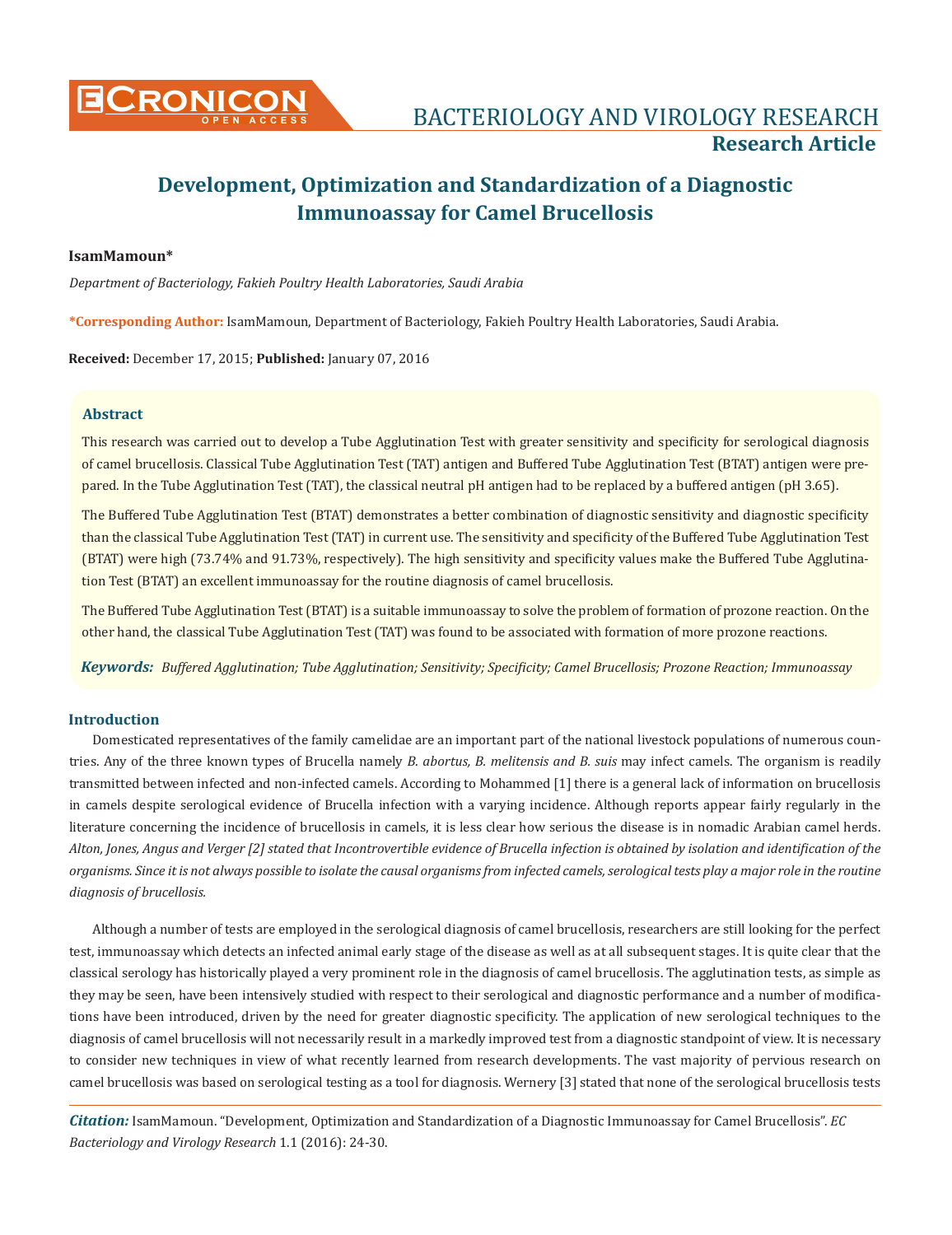25

are validated for use with camel sera. Suspicious serological test results to detect camel brucellosis were noticed by different researchers [4-8]. They concluded that the Tube Agglutination Test (TAT) has increased sensitivity to immunoglobulin M (IgM) rather than immunoglobulin G (IgG). Wernery and Wernery [9] solved the problem of unspecific reactions in the Tube Agglutination Test (TAT) by using a 5% solution of phenol sodium chloride. This solution known to increase the specificity of the Tube Agglutination Test (TAT) and at the same time decreased the cross- reactivity. Mohammed [1] found that Tube Agglutination Test (TAT) has an inferior ability in detecting positive and negative sera as well as prozone reactions.

The present investigation is an attempt to develop, optimize and standardize a diagnostic system for camel brucellosis. Specifically, the purpose of this research is:

- a. To develop an optimal test which is easy to use, economical and can detect early infection as well as all subsequent stages of the disease.
- b. To develop a diagnostic test with greater sensitivity and specificity for the diagnosis of camel brucellosis.
- c. To evaluate responses of the prozne phenomenon to the developed diagnostic system in camel brucellosis.
- d. To develop and evaluate a Buffered Tube Agglutination Antigen (BTAA) for the diagnosis of camel brucellosis.

#### **Materials and methods**

One hundred thirty two positive camel serum samples identified as such by the classical Tube Agglutination Test (TAT) were used in the present investigation. A further 568 negative samples in the classical Tube Agglutination Test (TAT) were also used during this research. Each serum was analyzed using both the classical Tube Agglutination Test (TAT) and the Buffered Tube Agglutination Test (BTAT).

Data about this investigation was attained through:

- a. Testing the newly developed Buffered Tube Agglutination Test (BTAT) antigen.
- b. Analysis of sensitivity and specificity of the developed Buffered Tube Agglutination Test (BTAT).
- c. Evaluation of the responses of the prozone phenomenon.

## **Diluents**

#### **Phosphate-Buffered Saline**

Normal saline (8.5g of sodium chloride dissolved in 1 liter of distilled water) adjusted to a pH of 6.4 by the addition of 6.67g of potassium dihydrogen phosphate (KH2 PO<sub>4</sub>) and 3.00g of anhydrous disodium hydrogen phosphate (Na 2HPO<sub>4</sub>) was prepared.

#### **Phenol-Saline Solution**

A solution consisting of 0.85% of sodium chloride and 0.5% of phenol in distilled water was prepared.

#### **Buffered Diluents**

20g of sodium hydroxide (NaOH) were dissolved in 300ml of sterile 0.5% phenol saline. 90ml of concentrated lactic acid (85%) were added and mixed. Sufficient sterile phenol-saline was added to make 1 liter. The pH was adjusted to 3.64 - 3.65.

## **Antigens**

# **The propagation of B. abortus for the production of Brucella antigen**

# **Seed culture**

An ampoule of a freeze dried seed culture (obtained from the National Veterinary Services Laboratories NVSL, Ames, Iowa, USA) was reconstituted with 2 ml of sterile distilled water and used to inoculate a number of potato agar slopes contained in tubes. These were incubated at 37°C for 48 hours and used to seed production cultures.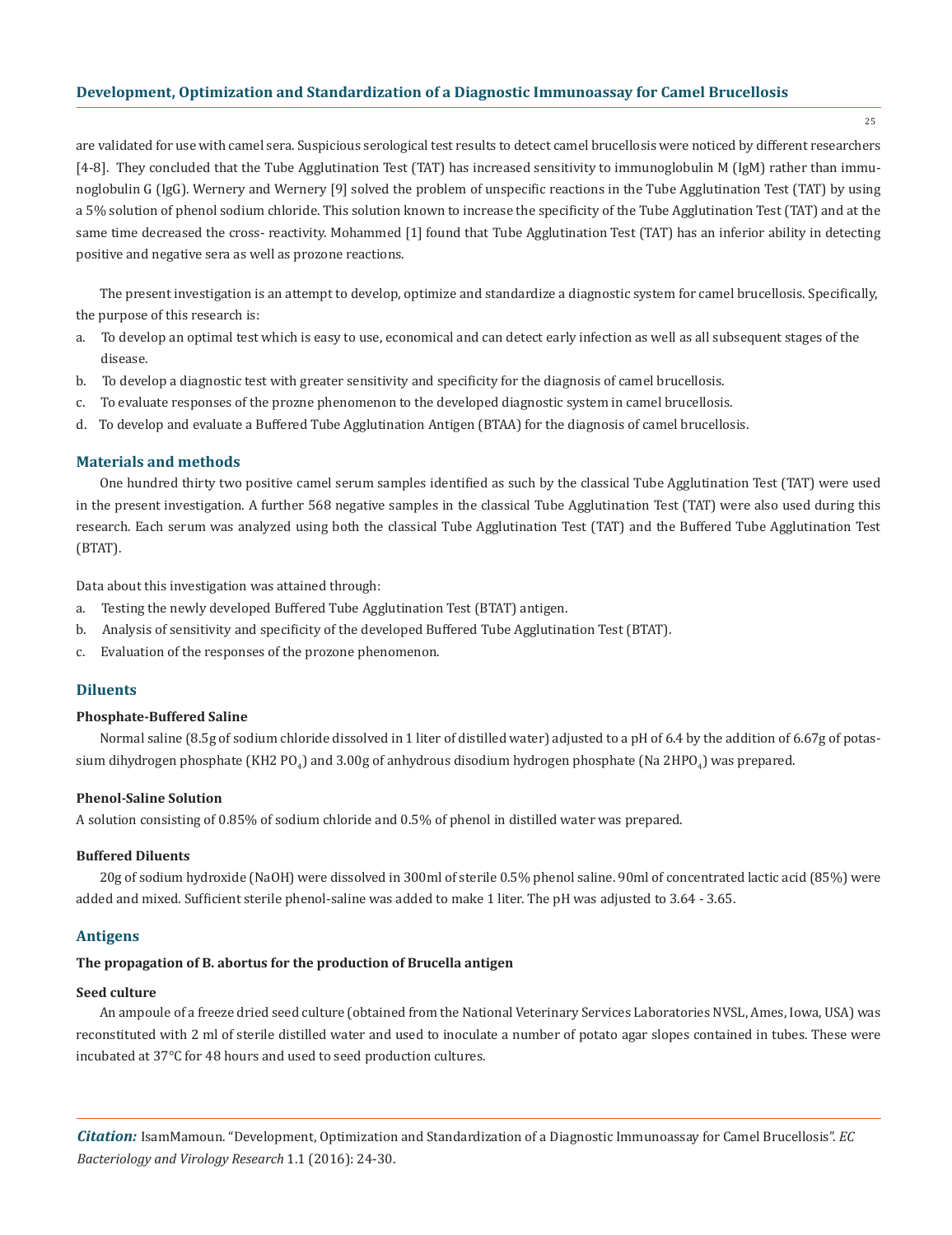#### **Production cultures**

Seed material on a potato agar slope, was harvested by adding 10 ml of sterile phosphate buffered saline, pH 6.4. The tube was rolled between the palms of the hand until the Brucella was suspended. This suspension was added to 1800 ml of buffered saline, pH 6.4, contained in a 2 liter aspirator jar fitted with a hose and protective bell attachment.

Roux flasks of potato agar were inoculated by inserting the neck of each flask into the bell of the aspirator jar and delivering 5 ml of the seed suspension into each flask. Each roux flask was tilted of the backwards and forwards so that the suspension was uniformly distributed over the surface of the agar. The roux flasks were then incubated at 37°C for 72 hours with the medium uppermost in the flasks. After incubation the flasks were examined individually, and any one showing contamination or detachment of the agar were discarded. The mouth of the Roux flask was then flamed and the fluid contained in each flask was poured off into disinfectant. 50 ml of phenol-saline was added to each flask. The flasks were left for 30 minutes with medium towards the bottom, after which each flask was gently agitated until the Brucella were suspended. The pooled suspension was filtered through sterile absorbent cotton.

#### **Processing the bacterial suspension**

The Brucella cells were removed from the suspension by centrifugation in weighed tubes in a refrigerated centrifuge. The supernatant was discarded and the tubes were reweighed. The deposit was suspended in twice its volume of phenol-saline with agitation on a shaking machine. The Brucella cells were killed in a water bath at 95°C for 60 minutes. After cooling to room temperature, a sample of the suspension was inoculated on to a potato agar slope and into a tube of dextrose Andrade's broth. A smear was also made on a slide and stained by Gram's Method. The cultures were examined daily for seven days. Sterile and pure bacterial suspensions were used to prepare *B. abortus* antigens.

## **Preparation and standardization of the tube agglutination test antigens**

The Tube Agglutination Test (TAT) antigen was prepared in the same way according to Mohammed [1] and according to Table 1 regarding the pH. The only exception when preparing this antigen is that the Buffered Tube Agglutination Test (BTAT) antigen was suspended in buffered diluent.

#### **Preparation of the Tube Agglutination Test Antigen**

A quantity of suspension containing a known weight of packed cells of B. abortus (80g) was poured in a Pyrex bottle and phenolsaline was added in ratio of 1:10 cells-saline dilution. The suspension was mixed by shaking and the then filtered through sterile absorbent cotton. Sufficient phenol-saline was passed through the filter to bring the volume up to 1825 ml. The suspension was stirred with a magnetic stirrer at room temperature for 2 hours, and then stored at  $4^{\circ}$ C for 16 hours.

The suspension was removed from the refrigerator and agitated on a magnetic stirrer for 24 hours. The packed cell volume (PCV) was then determined according to the procedure described by Schalm, Jain and Carroll [10]. The cell concentration and pH were adjusted as shown in Table 1.

| Antigen                          | pH   | <b>Cell Concentration</b> |
|----------------------------------|------|---------------------------|
| Tube Agglutination test          | 7.00 | $4.5\%$                   |
| Buffered Tube Agglutination test | 3.65 | $4.5\%$                   |

*Table 1: The Tube Agglutination Test Antigen.*

## **Optimization of the Tube Agglutination Test**

## **Technique of the test**

The Tube Agglutination Test (TAT) antigens were diluted 1:100 before use. With a 0.2 ml pipette serum was withdrawn from the blood tube. In rack#1 the pipette was inserted to the bottom of the first tube. 0.08 ml of serum was delivered. 0.04 ml, 0.02 ml and 0.01 ml were placed in the second, third and fourth tubes. Using the same procedure, the same serum sample was distributed in the tubes of

*Citation:* IsamMamoun. "Development, Optimization and Standardization of a Diagnostic Immunoassay for Camel Brucellosis". *EC Bacteriology and Virology Research* 1.1 (2016): 24-30.

26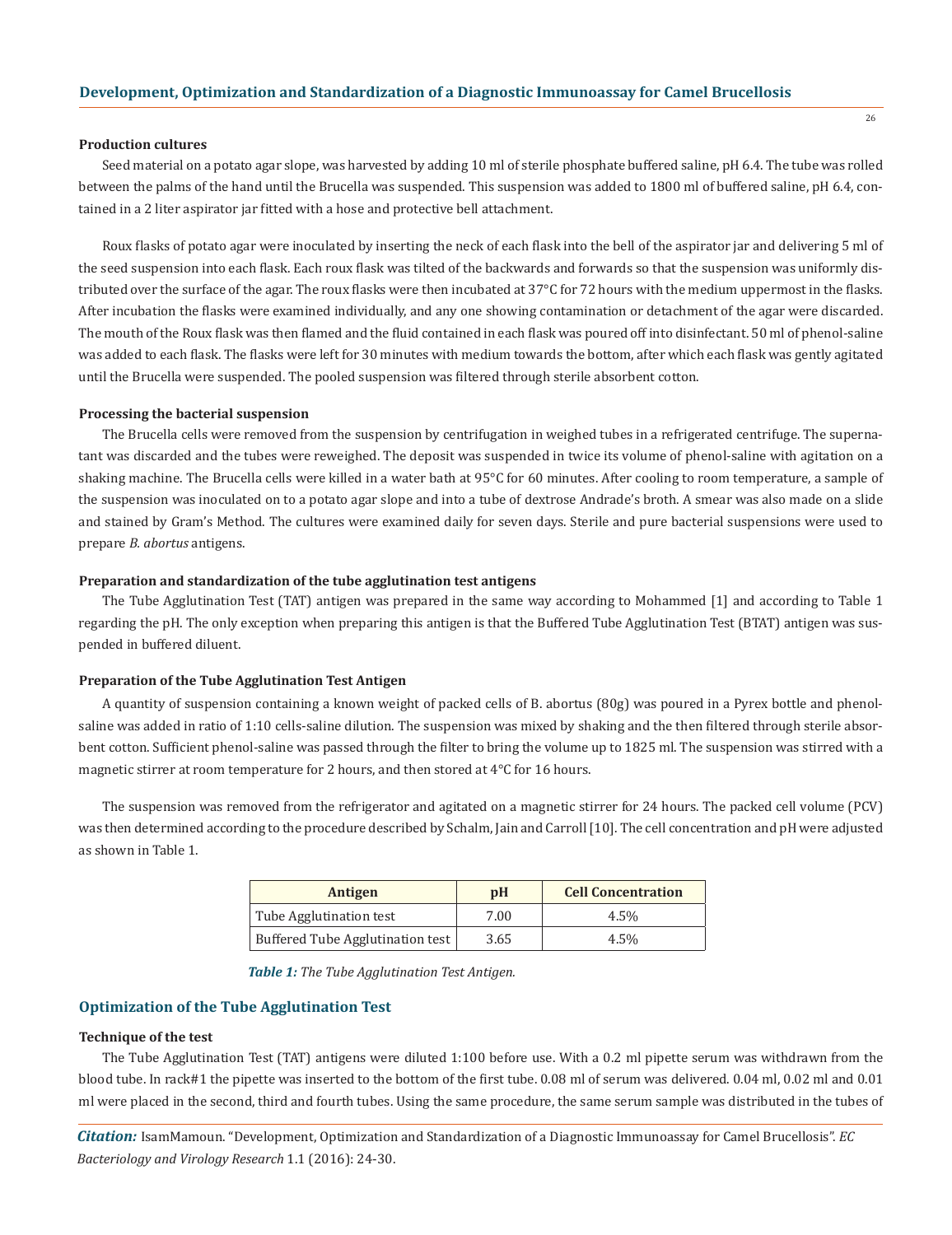27

the rack#2. The same procedure was repeated with the rest of a total of 700 camel serum samples. With an automatic pipette 2.0 ml of either diluted antigen namely Tube Agglutination Test (TAT) antigen and Buffered Tube Agglutination Test (BTAT) antigen in phenolsaline, were delivered into each tube. This resulted in dilutions of 1:25, 1:50, 1:100 and 1:200. The racks of tubes were gently shaken and placed in the incubator at 37°C for 48 hours.

## **Statistical Analysis**

The difference between the classical Tube Agglutination Test (TAT) and the Buffered Tube Agglutination Test (BTAT) was assessed by chi-square McNemar's test. A level of P 0.05 was considered statistically significant. All analyses were conducted using SPSS software version 17.

## **Result and Discussion**

## **Result**

The tubes were observed against a dull black background with light coming from behind the tubes. A positive reaction (P) is the one in which the serum antigen mixture is clear and gentle shaking does not disturb the flocculi. An incomplete reaction (I) is the one in which the serum antigen mixture is partially clear and gentle shaking does not disturb the flocculi. A negative reaction (N) is the one in which the serum antigen mixture shows no sign of clearing and gentle shaking reveals no flocculi. Prozone phenomenon is a false negative response resulting from high antibody titer which interferes with formation of antigen antibody lattice necessary to visualize a positive flocculation test and it could be due to antibody excessor it may be blocking antibody or non-specific inhibitor in the serum.

## **Recording and Interpretation the Tube Agglutination Test Reactions**

A positive reaction was recorded as positive (P), an incomplete reaction (I) and as negative (N). Titers obtained in the test were equal to International Unit (IU) Alton., *et al*. [2], for example, a serum giving 'P' at 1:25 contains 25 IU/ml.

## **Comparison of the classical Tube Agglutination Test (TAT) and the Buffered Tube Agglutination Test (BTAT)**

To compare the classical Tube Agglutination Test (TAT) and the Buffered Tube Agglutination Test (BTAT), the chi-square McNemar's statistical was calculated (Table 2)

| <b>Test</b>         |  |
|---------------------|--|
| <b>BTAT vs. TAT</b> |  |

*Table 2: Chi-square McNemar's Test of Difference between BTAT and TAT for Diagnosis of Camel Brucellosis.*

On comparing the Buffered Tube Agglutination Test (BTAT) with the classical Tube Agglutination Test (TAT), a higher difference was obtained (X<sup>2</sup> McNemar's = 9.131), with 47 sera identified positive by the Buffered Tube Agglutination Test (BTAT) and were considered negative by the classical Tube Agglutination Test (TAT) due to presence of prozone reactions.

## **Discussion**

This study is an attempt for the development, optimization and implementation of an immunoassay to be used in serological diagnosis of camel brucellosis. It seems that there is a general lack of data concerning the disease in camels despite serological evidence of brucellosis in these animals Mc Grane and Higgins, [12]. Variations have been noticed in the results of camel serology Wernery [3]. As a basis for solving this problem, it is necessary to optimize and standardize the immunoassays used in the serological diagnosis of camel brucellosis.

The principal objective of the serologic tests used in brucellosis control and eradication programs is to detect infected animals that may cause the disease to spread. Therefore, one of the most important drawbacks of the Classical Tube Agglutination Test (TAT) is the existence of false-negative reactors that appear as a result of the prozone phenomenon Mohammed [1]. In the present study, the prozone phenomenon produces 47 false negative agglutination reactions detected in the Tube Agglutination Test (TAT) and were found positive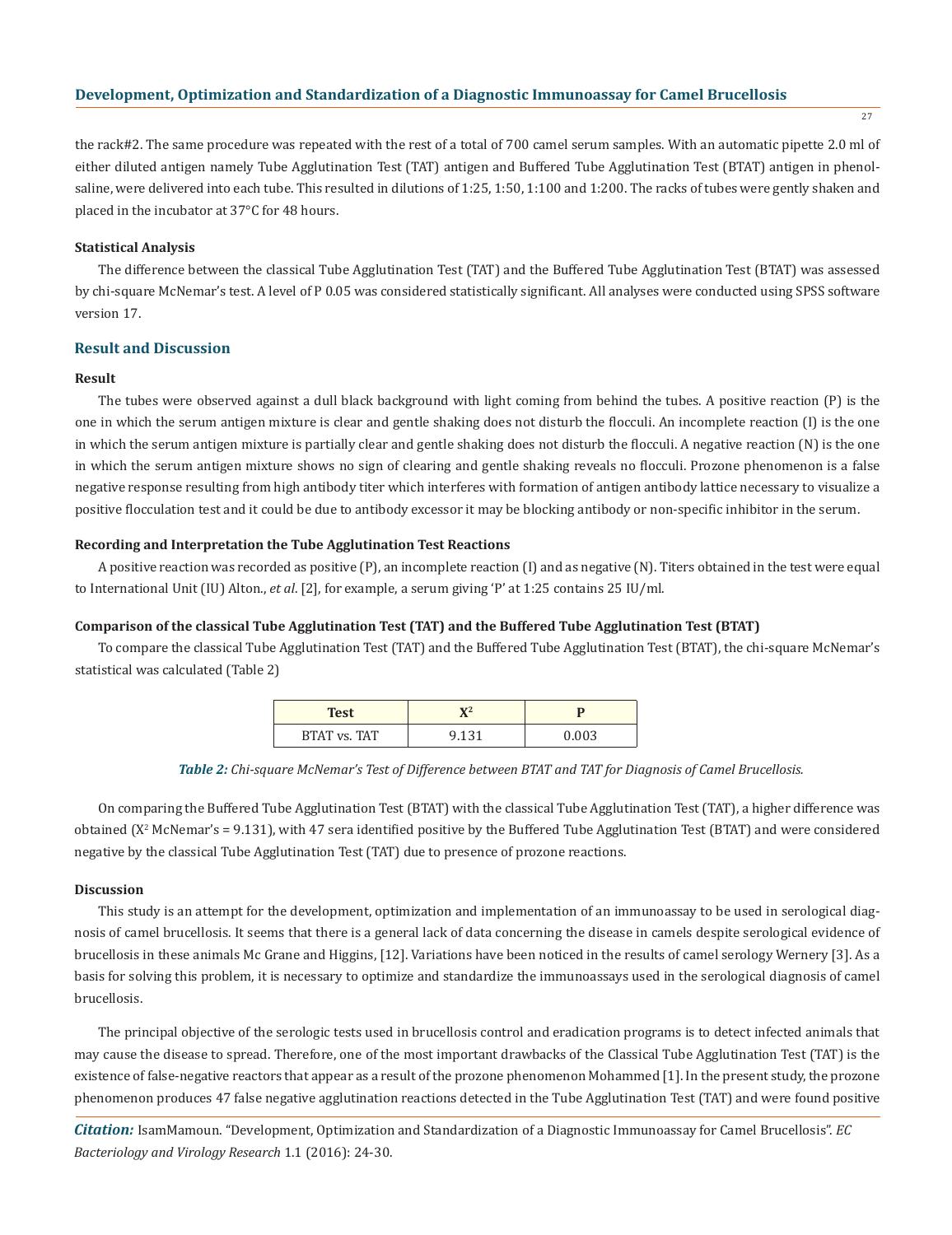$28$ 

when tested with the Buffered Tube Agglutination Test (BTAT) (Table 3). From these findings, the researcher would postulate that there is a tendency of camel sera to be associated with prozone phenomena. This confirms previous surveys associating the prozone phenomena to high titer sera [13,14]. For this reason, Mustafa [15] suggested that the agglutination test should be done using higher dilutions to overcome the problem of prozone reactions.

| <b>BTAT Results</b> | <b>Disease status</b> |                  |              |
|---------------------|-----------------------|------------------|--------------|
|                     | <b>Positives</b>      | <b>Negatives</b> | <b>Total</b> |
| Positive            | 132                   | 47               | 179          |
| Negative            |                       | 521              | 521          |
| Total               | 132                   | 568              | 700          |

*Table 3: Evaluation of Buffered Tube Agglutination Test (BTAT) for Diagnosis of Camel Brucellosis.*

The Tube Agglutination Test (TAT) seems to be the most used immunoassay in the diagnosis of brucellosis in camels. With respect to the sensitivity and specificity, it was found to suffer from poor diagnostic performance. To develop a Tube Agglutination test with greater sensitivity and specificity, it is important to understand the role of non-specific antibodies.

The examination of camel sera with the newly developed Buffered Tube Agglutination Test (BTAT) antigen showed that non-specific antibodies are not involved in the Buffered Tube Agglutination Test. This is probably due to the acidic buffer which inhibits immunologically non-specific agglutinins. This means that in addition to the specific IgM detected by the buffered antigen, the IgG<sub>1</sub> class antibodies are already present in the majority of camel sera tested with the Buffered Tube Agglutination Test (BTAT). In a previous study Jones [16] was able to demonstrate that bovine IgG<sub>1</sub> agglutinates very poorly except at an acid pH. In contrast, the classical Tube Agglutination Test (TAT) has casted serious doubts with respect to its efficacy in the serological diagnosis of camel brucellosis.

The classical Tube Agglutination Test (TAT) although was the most commonly used serological test for the diagnosis of camel brucellosis [17,18,19] was found to be less sensitive (detected only 132 positive camel sera) than the Buffered Tube Agglutination Test (BTAT) towards the detection of 179 positive camel serum samples (Table 3).

The work description in this investigation establishes that Buffered Tube Agglutination Test (BTAT) is capable of demonstrating the best analytical performance with respect to both sensitivity and specificity when compared to the classical Tube Agglutination Test (TAT). The sensitivity and specificity of the Buffered Tube Agglutination Test (BTAT) were high (73.74% and 91.73%, respectively) (Table 4).

| <b>Statistic</b> | <b>Value</b> | 95% CI              |
|------------------|--------------|---------------------|
| Sensitivity      | 73.74%       | $66.66\% - 80.03\%$ |
| Specificity      | 91.73%       | 89.15% - 93.86%     |

*Table 4: Diagnostic Test Evaluation of Buffered Tube Agglutination Test (BTAT).*

It could be concluded that the Buffered Tube Agglutination Test (BTAT) demonstrates high analytical sensitivity and specificity for both IgM and for IgG<sub>1</sub>. Wright and Nielsen [20], suggested that an immunoassay of high analytical sensitivity for IgG<sub>1</sub> alone may be offer a better compilation of diagnostic sensitivity and diagnostic specificity than the classical assays in current use.

Prozone and other blocking phenomena, particularly in high titer serum, are reported to cause false negative reactions Mohammed [1]. Interestingly, investigation of responses of prozone phenomena on the classical Tube Agglutination Test (TAT) also revealed that this test was found to be associated with high prevalence of prozone reactions (47/700) (Table 3). These findings were consistent with the results published by Mustafa [15] who reported that the Tube Agglutination Test (TAT) often fails leading to prozone phenomena.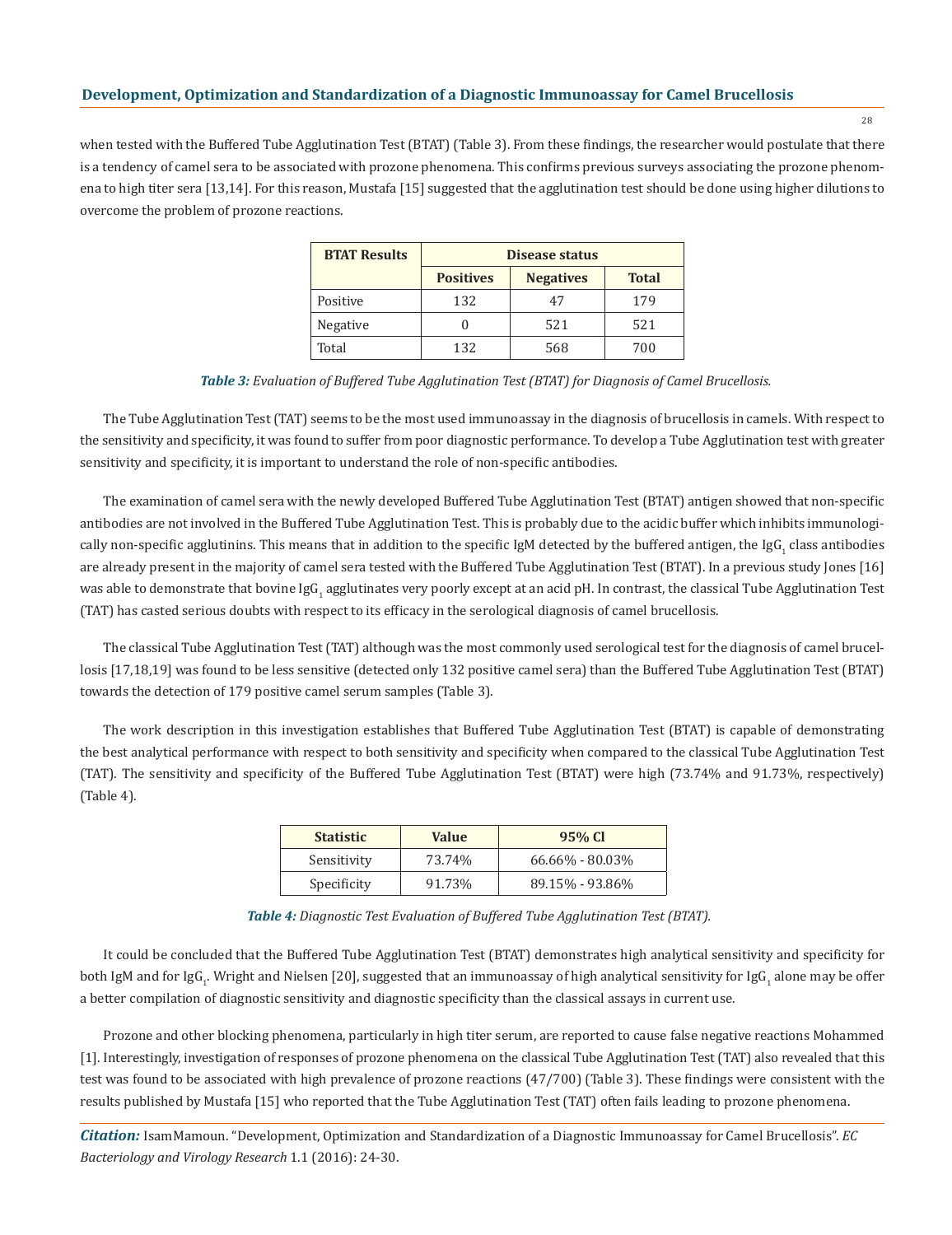Furthermore, the Buffered Tube Agglutination Test (BTAT) developed in this investigation, was found to be capable of eliminating the limitations of the classical Tube Agglutination Test (TAT) with respect to prozone phenomena (Table 3). The absence of prozone reactions, the high sensitivity and specificity values make the Buffered Tube Agglutination Test (BTAT) an excellent immunoassay for the routine diagnosis of camel brucellosis. It is also interesting to speculate what effect the newly developed Buffered Tube Agglutination Test (BTAT) will have on the future serological diagnosis of camel brucellosis.

## **Conclusion**

The Buffered Tube Agglutination Test (BTAT) demonstrates a better combination of diagnostic sensitivity and diagnostic specificity than the classical Tube Agglutination Test (TAT) in current use. The high sensitivity and specificity values make the Buffered Tube Agglutination Test (BTAT) an excellent immunoassay for the routine diagnosis of camel brucellosis. On the other hand, the Buffered Tube Agglutination Test (BTAT) developed in the present investigation was found to solve the problem of prozone phenomenon.

## **Bibliography**

- 1. Mohammed IM. "Development, optimization and evaluation of diagnostic immunoassays for camel brucellosis". Thesis, Faculty of Veterinary Science, University Khartoum, Sudan (1996).
- 2. Alton GG., *et al*. "Techniques for the Brucellosis Laboratory". *Veterinary Research Communications* 13.6 (1988): 420-420.
- 3. Wernery U. "Camelid brucellosis: a review". *Revue scientifique et technique* 33.3 (2014): 839-857.
- 4. Pal'gov AA. "Trud.naucho-issled, Vet". *Infectious Diseases in Camelids* 5 (1950): 29.
- 5. Arbusov PN. "camel serum in relation to brucellosis". *Soviet Vet* 5 (1940): 47-48.
- 6. Zhulobovski IL and Palgov AA. Trud Inst Vet. *Alma-Ata* 6 (1954): 17.
- 7. Ghazi YA. "Studies on brucellosis in camels". (1996).
- 8. El-Sawally AA., *et al*. "Diagnostic and biochemical evaluations of camel brucellosis". *Journal of Veterinary Medicine* 44.2 (1996): 323-329.
- 9. Wernery U and Wernery R. "Seroepidemiological studies for the detection of antibodies to Brucella, Chlamydia, Leptospira, BVD/ MD, IBR/IPV and enzootic bovine leukosis (EBL) in dromedaries". *Deutsche tierärztliche Wochenschrift* 97.3 (1990): 134-135.
- 10. Schalm OW., *et al*. Veterinary Hematology (1975).
- 11. Florkowski CM. "Sensitivity, specificity, receiver-operating characteristic (ROC) curves and likelihood ratios: communicating the performance of diagnostic tests". *Clinical Biochemistry Review* 29.Suppl 1 (2008):83-87.
- 12. Mc Grane JJ and Higgins AJ. "The Camel in Health and Disease". *British Veterinary Journal* 140.5 (1985): 529-547.
- 13. Nada A.R. "Some studies on brucellosis in camels". M.V.Sc. Thesis, Faculty of Veterinary Medicine, Cairo University (1984).
- 14. Afzal M and Sakkir M. "Survey of antibodies against various infectious disease agents in racing camels in Abu Dhabi, United Arab Emirates". *Revue scientifique et technique (International Office of Epizootics)* 13.3 (1994): 787-792.
- 15. Mustafa IE. "Bacterial Disease of Dromedaries and Bactrian Camels". *Revue scientifique et technique (International Office of Epizootics)* 6.2 (1987): 391-405.
- 16. Jones M. "Brucella Antigens and Serological Test Results". *Bovine Brucellosis: An International Symposium* (1977): 40-48.
- 17. Okoh AES. "A Survey of Brucellosis in Camels in Kano; Nigeria". *Tropical Animal Health and Production* (1979): 213-214.
- 18. Morgan WJB and Richard RA "The Diagnosis, Control and Eradication of Brucellosis in Great Britain". *Veterinary Record* 94 (1974): 510.
- 19. Waghela CH., *et al*. "A Serological Survey of Brucellosis in Camels in North-Eastern Province of Kenya". *Tropical Animal Health and Production* 10.1 (1978): 28-29.
- 20. Wright PF and Nielsen KH. "Current and Future Serological Methods Advanced in Brucellosis Research". *An International Symposium* (1990): 305-320.

29